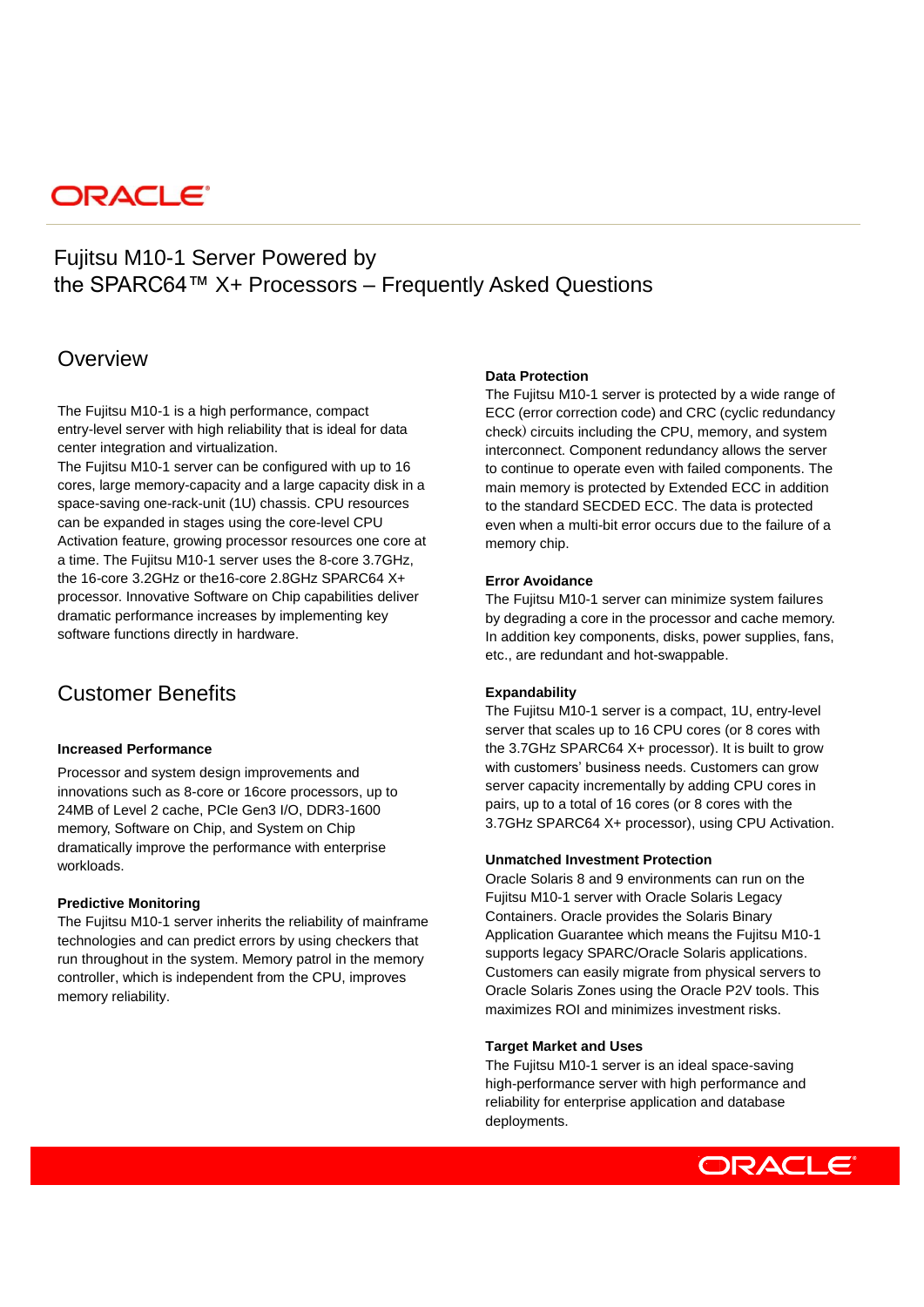# Frequently Asked Questions

## **What is Fujitsu M10-1 server?**

The Fujitsu M10-1 is a one-rack-unit (1U) server powered by the latest SPARC64 X+ processors. The Fujitsu M10-1 server can be expanded from a minimum of 2 cores to a maximum of 16 cores (or 8 cores with the 8-core 3.7GHz SPARC64 X+ processor) in stages by using CPU Activation. CPU Activation reduces the initial investment but allows for easy and economical growth. The Fujitsu M10-1 supports up to 1TB of main memory and three PCI Express 3.0 short, low-profile slots, or up to 23 PCI Express slots with the optional PCI Expansion Unit.

## **What are the changes in the SPARC64X+ processors that lead to the dramatic improvements in the performance of Fujitsu M10-1 server?**

The SPARC64 X+ processor on the Fujitsu M10-1 has 16 dual-thread cores and 22MB of L2 cache or 8 dual-thread cores and 24MB of L2 cache compared to the 4 dual-thread cores and 11MB of L2 cache of the SPARC64 VII+ processor in the previous generation of SPARC M-Series servers. The SPARC64 X+ processor applies supercomputer technology to business applications, achieving dramatically higher performance. Specifically, Software on Chip and System on Chip technologies include the following innovations:

#### Software on Chip

Software on Chip features are designed to accelerate specific workloads involving large scale data processing, decimal number execution, and cryptographic processing. Application developers can take advantage of these innovations through the familiar Oracle Solaris Studio Compilers and Oracle Solaris facilities. Software on Chip technology enables significant performance improvements by implementing functions previously performed by software into the CPU hardware in the following areas:

- Single Instruction Multiple Data (SIMD) instructions: SIMD instructions are supported in the SPARC64 X+ processor. Up to eight 8-bit data can be compared at the same time. This function will accelerate searching large amounts of data, compressing/decompressing data, in-memory database operations, etc.
- Decimal floating-point operation:

The SPARC64 X+ processor has a decimal floating-point operation unit. This hardware processing unit can directly and quickly execute decimal floating-point operations that were previously executed by software. Oracle Number and the IEEE754-2008 standard operations are supported.

• Encryption arithmetic:

The SPARC64 X+ processor includes an encryption processing unit which enables high-speed encryption/decryption processing without external adaptors or complex software. The SPARC64 X+ encryption unit supports AES, DES, 3DES, RSA and SHA. The SPARC64 X+ processor can improve data security with full database encryption.

## System on Chip

The SPARC64 X+ processor integrates CPU, four memory controllers, two IO controllers, and a high-speed interconnect into a single chip for higher bandwidth and reduced latency which improves performance. In addition, a reduction in the number of components improves reliability and reduces the system size.

#### **Why should I use the Fujitsu M10-1 server?**

The Fujitsu M10-1 server is ideal for mission-critical computing, scalability, and investment protection and is an ideal platform when running single-threaded applications such as database, business analytics and business intelligence (BA/BI) applications, data mining, and batch processing. The 1U size provides a lot of computer power in a small package.

# **What virtualization technologies are available for the Fujitsu M10-1 server?**

The no-cost virtualization of the Fujitsu M10-1 server enables configuration flexibility to improve server utilization. Multiple and independent logical domains can be configured using Oracle VM Server for SPARC. Also, multiple Oracle Solaris Zones can be configured inside a logical domain. Resource allocation of CPU/memory between zones can be changed dynamically.

## **What is CPU Activation?**

The CPU Activation feature of SPARC 64 X+ processors, also known as "capacity on demand", allows users to pay only for the processor cores that they need. The Fujitsu M10-1 server can be configured with as few as two processor cores out of a maximum of 16 (or 8 cores with the 8-core 3.7GHz SPARC64 X+ processor) and activation licenses can be purchased later as compute requirements grow. Processor core activation licenses can be purchased in pairs. CPU Activation optimizes resources in a timely manner in accordance with workloads requirements. New per core licenses can be activated using CPU Activation without stopping the system. Core activation licenses can be moved from one Fujitsu M10-1 server to other Fujitsu M10-1 servers. Furthermore, in the case of a CPU core failure unlicensed cores will automatically take the place of the failed core.